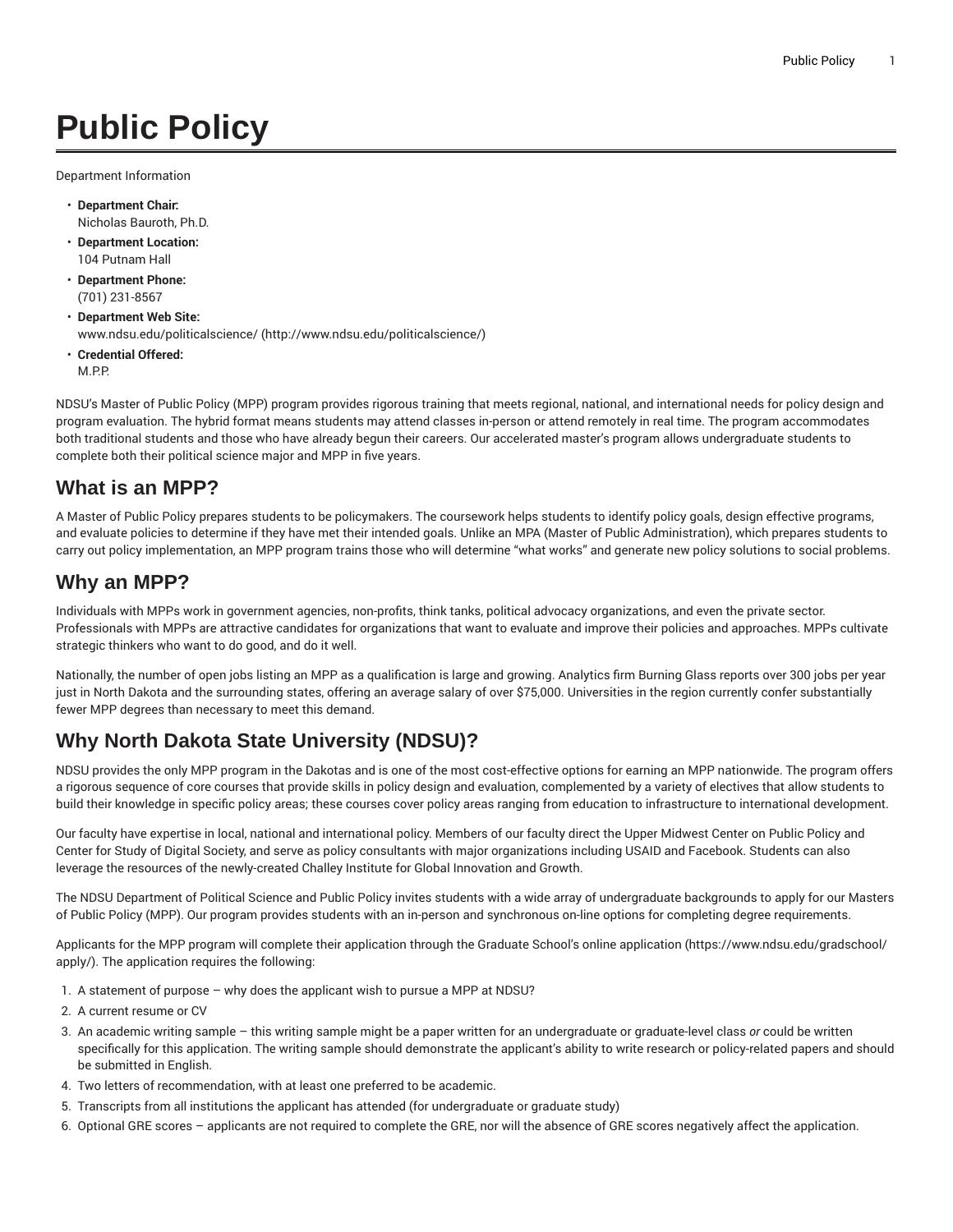- 7. Optional statement of extenuating circumstances if there is anything the applicant would like the admissions committee to know about their circumstances, that is not discussed elsewhere in the application, the applicant may include that here. Applicants are not required to complete a statement of extenuating circumstances, nor will its absence negatively impact the application.
- 8. International applicants may need to submit TOEFL, IELTS, or Duolingo scores to demonstrate proficiency in English. See the [Graduate](https://www.ndsu.edu/gradschool/apply/international/) School's page for more [information.](https://www.ndsu.edu/gradschool/apply/international/) ([https://www.ndsu.edu/gradschool/apply/international/\)](https://www.ndsu.edu/gradschool/apply/international/)

The MPP Admissions Committee will review applications on a rolling basis.

#### **Accelerated MPP**

The Department of Political Science and Public Policy is also pleased to offer an accelerated MPP option for current NDSU undergraduates, that allows students to complete a BA/BS in Political Science and an MPP in as little as 5 years.

Students interested in an accelerated masters will complete the same application as those applying for the traditional MPP program (see above). Students must have a 3.5 GPA in order to be admitted, and can matriculate in the program once they have completed 60 undergraduate credits. See the NDSU Catalog for more [information](https://catalog.ndsu.edu/academic-policies/degree-and-graduation/#accelerateddegreeprogramsugrdtogradtext) about this process. ([https://catalog.ndsu.edu/academic-policies/degree-and-graduation/](https://catalog.ndsu.edu/academic-policies/degree-and-graduation/#accelerateddegreeprogramsugrdtogradtext) [#accelerateddegreeprogramsugrdtogradtext\)](https://catalog.ndsu.edu/academic-policies/degree-and-graduation/#accelerateddegreeprogramsugrdtogradtext)

Students are encouraged to talk with their advisers about this option early in their undergraduate careers.

The Master of Public Policy program is 36 credits from the list below.

## **Core Courses (24 credits)**

Either:

**Public Policy Analysis** (POLS 423/623) (3) The public policy process and key American public policy issues against the backdrop of America's federal, multi-branch system of government

**OR Global Public Policy** (POLS 710) (3) An introduction to key challenges in the development and implementation of policies that affect populations outside the US, including American foreign policy and overseas development assistance.

**Policy Design and Evaluation** (POLS 705) (3) Strategies for developing and evaluating effective public policy.

**Public Budgeting and Finance** (POLS 724) (3) This course provides students with an advanced understanding of government budgeting at the local, state, and national levels. It reviews the technical elements of budgeting as well as how politics shapes this process from start to finish. This class recognizes that in order to achieve policy goals you must first find a way of paying for it. Just how funds are allocated by elected and appointed officials determines government policy.

**Harm Reduction for Policymakers** (POLS 726) (3). In this course students will learn to systematically anticipate the benefits and harms caused by policy or policy evaluations and adapt interventions to maximize benefit and minimize harm.

**Law and Public Policy** (POLS 728) (3) Relationship between law and governmental policies and programs. Constitutional, statutory, and administrative law will be considered.

Either:

**Quantitative Methods for Public Policy** (POLS 701) (3) An introduction to quantitative tools for policy analysis, program evaluation, and data-driven policy-making.

**OR Quantitative Methods for Political Science & Public Policy** (POLS 670) (3) Introduction to social science data analysis with a focus on political science and public policy applications. Students will learn to describe and model social data and determine if patterns in those data are meaningful.

Either:

**Qualitative Methods for Impact Evaluations** (POLS 702) (3). Techniques, tools and considerations for evaluating policy impacts using surveys, interviews, text analysis and focus groups.

**OR Advanced Policy Analysis** (POLS 703) (3). Advanced topics in causal and statistical inference for policy evaluation. Covers randomized controlled trials, survey experiments, and quasi-experimental designs. Addresses problems with measurement and sampling, randomization errors, non-compliance, and spillovers. Emphasizes practical issues in designing policy program evaluations to use these tools to produce causal conclusions.

Either:

**Master of Public Policy Capstone** (POLS 780) (3) Provides a culminating application experience for Master of Public Policy students.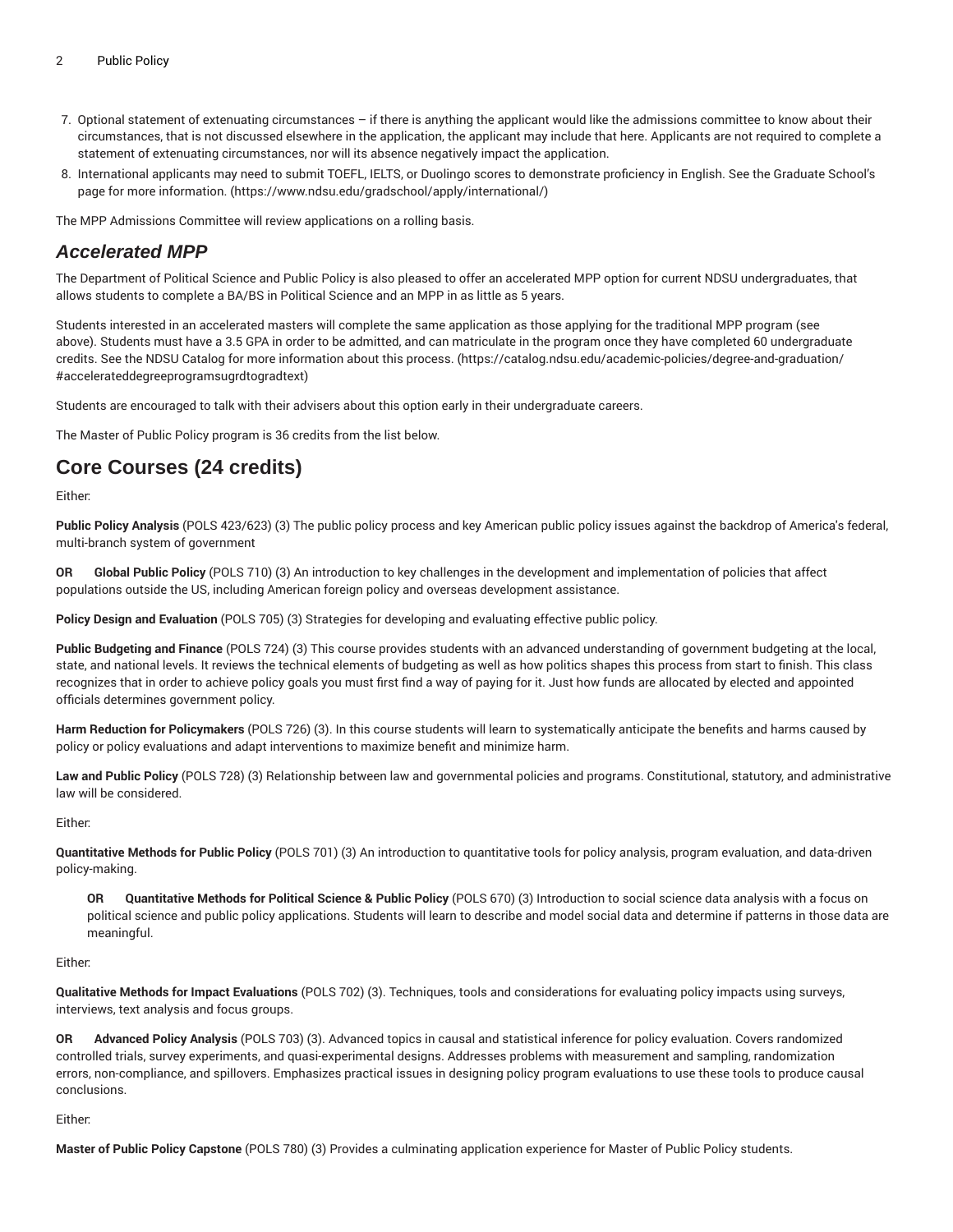#### **OR Masters Thesis** (POLS 798) (6-10)

### **Electives (12 credits)**

**Public Organizations** (POLS 730) (3) Bureaucratic and human relations models of organizational design and behavior in the public sector. Mechanisms for planned organizational change are also explored.

**State and Local Policy** (POLS 622) (3) Detailed survey of the multiple levels of government at which public policy occurs, including national, state, county, local, and special district government.

**Comparative Democratic Institutions** (POLS 654) (3) This course examines the emergence, evolution, and functioning of political institutions across democracies. Topics include party systems, presidential and parliamentary regimes, legislative organization, electoral systems, and bureaucratic structures.

**Poverty and Policy** (POLS 732) (3) Design and evaluation of policy intended to reduce poverty in the US and globally. Addresses the personal and environmental causes of poverty, problems of defining and measuring poverty, and larger social impacts of programs targeted at the poor.

**Decision Theory and Behavior Change** (POLS 734) (3). Fundamentals of decision-making and tools for explaining and predicting social and economic behavior in global contexts. Provides insight into the origins of behaviors that undermine well-being and the role of policy in encouraging more effective decision-making.

**Policy Proposal Development and Writing** (POLS 736) (1). Workshop-format class on developing effective policy proposals for US and international donor agencies.

**International Law** (POLS 644) (3) Examines the history and foundation of the international legal system, including customs, treaties, jurisdiction, and the relationship between international and municipal law.

**Comparative Political Economy** (POLS 652) (3) Comparative study of the relationship between politics and the economy in industrialized and developing countries. Topics include elections, trade, development, investment, redistribution, and the political business cycle.

**Environmental Politics and Policy** (POLS 653) (3) Course is designed to provide students with both a general and advanced understanding of environmental issues. Will examine philosophical underpinnings informing environmental policy making as well as analyze various substantive environmental issues in the US.

**New Institutionalism in Political Science** (POLS 762) (3) This course surveys the new institutionalist literature in political science and examines applications of rational choice theory, and its extensions, to problems of politics and governance, while drawing on both theoretical and empirical research at the intersection of economics and political science.

**Special Topics** (POLS 696) (3) Focus on specific areas of public policy, including education, healthcare, environmental, welfare, immigration, criminal justice, and other areas. May be repeated.

**Geographic Information Systems Pattern Analysis and Modeling** (GEOL 680) (3) Application of GIS for determination of: factors or variables that influence geospatial patterns, data limitations in spatial and temporal continuum scales, identification of data anomalies, optimal data prediction, and evaluation of prediction uncertainty.

**Economic Development** (ECON 661) (3) Analysis of the main causes of economic development.

**Public Economics** (ECON 670) (3) The economics of the public sector, including: taxation, expenditure, public goods, externalities, and program evaluation. The course will be taught from both a traditional perspective and through the lens of political economics.

**Health Economic**s (ECON 675) (3) Introduction to the application of economics to healthcare and medical care issues including demand and supply of healthcare, health insurance, health quality and safety, and the role of regulations within a healthcare system.

**Natural Resource Economics** (ECON 681) (3) Application of economic tools to evaluate natural resource policies. Concepts such as property rights, non-market goods, resource allocation over time, externalities, open access, and public goods are discussed in an intermediate micro-economics and calculus-based format.

**Environmental Economics** (ECON 682) (3) Application of economic tools to evaluate environmental policies. Topics include cost benefit analysis, regulatory versus market pollution control approaches, environmental damage assessment, and green accounting.

**New Institutional Economics** (ECON 7 62) (3) This course introduces theoretical and applied studies examining the role of formal and informal institutions that make economic activities possible. Topics include property rights, contracts, transaction costs, informal norms, culture, and conventions.

**Community Development** (SOC 605) (3) Study of communities viewed as social systems. Includes political, economic, social, and economic factors affecting community growth and decline. Community development methods are addressed.